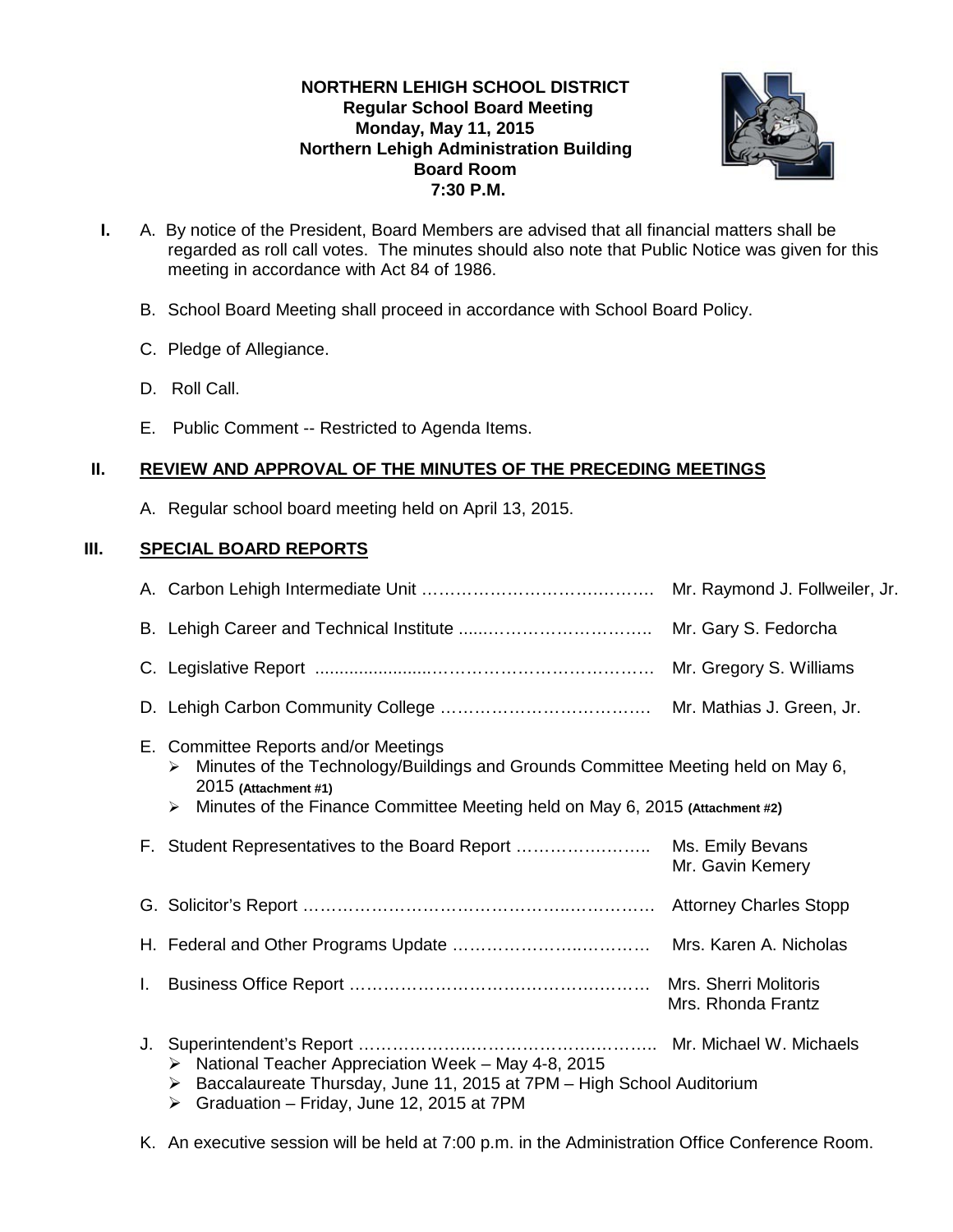### **IV. PERSONNEL**

- A. Appointment
	- 1. Administrative

| <b>Sidney Snyder</b> |                                                                                        |
|----------------------|----------------------------------------------------------------------------------------|
| Assignment:          | School Psychologist                                                                    |
| Salary:              | \$54,350.00 190 Days & additional days at per diem will<br>be budgeted for summer work |
| Effective:           | July 1, 2015                                                                           |

### B. Retirement/Resignation

- 1. Accept the retirement resignation of Barry Edwards from his position as District Wide Maintenance worker effective August 19, 2015. Mr. Edwards will retire in August, 2015 after 11 years of service.
- 2. With regret, accept the retirement resignation of Mary Smith from her position as Middle School Guidance Counselor effective August 21, 2015. At this time she will begin her retirement from the Northern Lehigh School District after 12 years of service.
- 3. With regret, accept the retirement resignation of Denise Turoscy from her position as High School English Teacher effective the end of the work day, June 15, 2015. At this time she will begin her retirement from the Northern Lehigh School District after 34 years of service.

# C. Family Medical Leave

Approve the request of employee #6666 to take a Family Medical Leave beginning on August 24, 2015, for the birth of her second child. Employee will be using four (4) personal days and accumulated sick days (if applicable) and upon exhaustion of sick days and personal days, she is requesting a twelve week family medical leave. Employee plans to return to her current teaching position on November 23, 2015.

D. Motion to approve the following Co-Curricular Appointment for the 2015-2016 school year:

| Jason Ruch*                                           | Head Varsity Boys' Soccer Coach | \$5,224.00 |
|-------------------------------------------------------|---------------------------------|------------|
| *Pending Verification of Missing Personnel File Items |                                 |            |

E. Motion to renew the appointment of the following Co-Curricular positions for the 2015-2016 school year:

| Sarah Arndt             | <b>MS Girls' Basketball Coach</b>              |     | \$4,604.00 |
|-------------------------|------------------------------------------------|-----|------------|
| David Carroll           | Senior High Band Advisor                       |     | \$4,951.00 |
| David Carroll           | <b>MS Band Director</b>                        |     | \$724.00   |
| <b>Elizabeth Case</b>   | MS Student Council Advisor (Shared \$1,307.00) | S.  | 653.50     |
| <b>Theresa Cinicola</b> | <b>Senior Class Advisor</b>                    |     | 664.00     |
| <b>Julie Everett</b>    | Senior Class Advisor                           |     | \$ 664.00  |
| <b>Kelly Follweiler</b> | <b>Junior Class Advisor</b>                    | SS. | 664.00     |
| <b>Todd Herzog</b>      | Sr. High Fall Intramural - Weightlifting       |     | \$ 846.00  |
| <b>Brandon Hibbler</b>  | <b>Assistant Girls' Basketball Coach</b>       |     | \$4,697.00 |
| Stephen Hluschak        | Sr. High Winter Intramurals - Weightlifting    |     | \$846.00   |
| Stephen Hluschak, Jr.   | <b>Head Wrestling Coach</b>                    |     | \$7,227.00 |
| Patricia Jones          | Junior Class Advisor                           |     | 664.00     |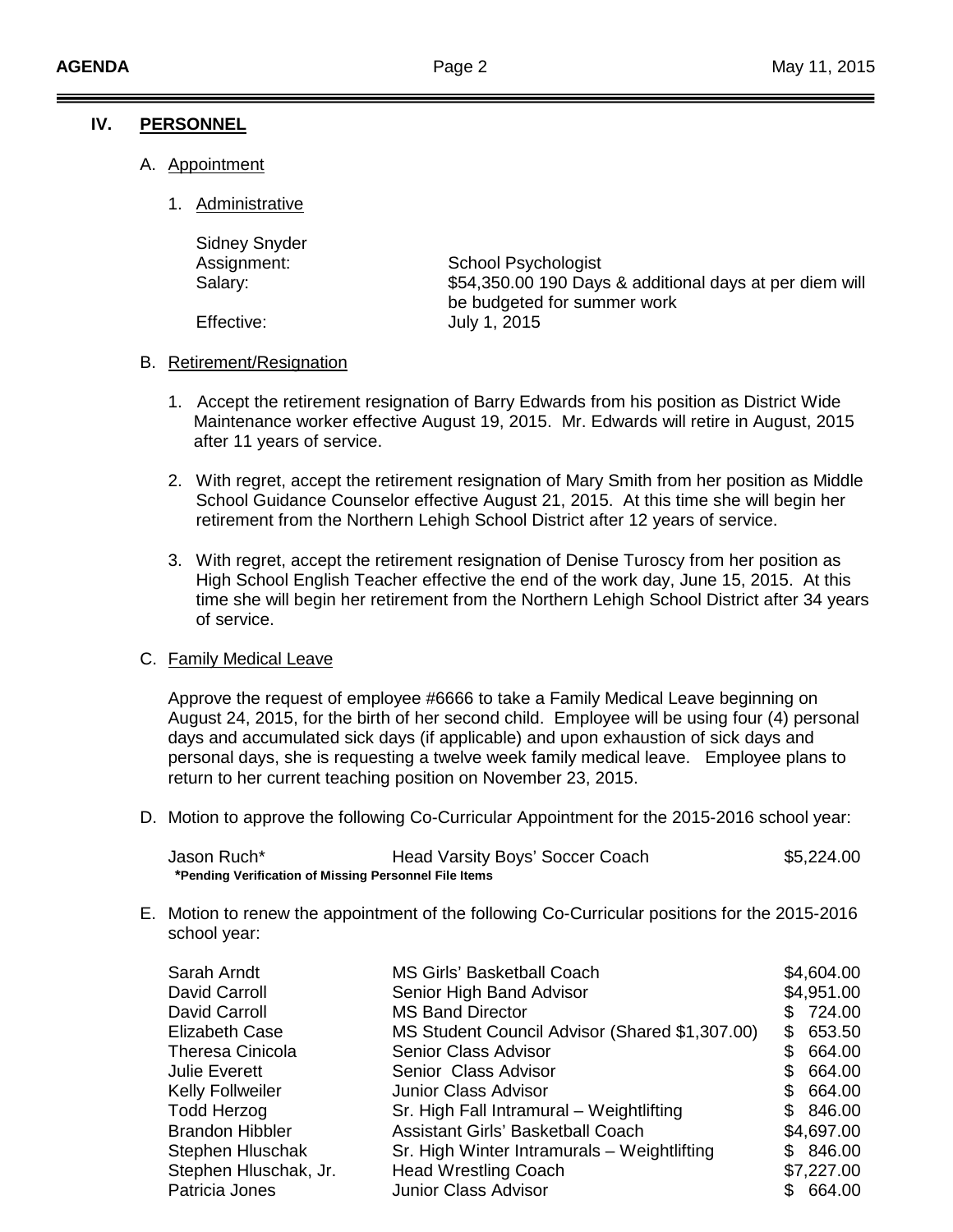| Michael Lehtonen       | Sophomore Class Advisor                        | \$. | 664.00     |
|------------------------|------------------------------------------------|-----|------------|
| <b>Brett Martinez</b>  | <b>Assistant Wrestling Coach</b>               |     | \$4,697.00 |
| Jeffrey Miller         | Head Boys' Basketball Coach                    |     | \$7,227.00 |
| <b>Trevor Miller</b>   | Assistant Boys' Basketball Coach               |     | \$4,697.00 |
| Gina Orr               | MS Student Council Advisor (Shared \$1,307.00) | \$  | 653.50     |
| Michelle Raber         | <b>MS Fall Intramural Net Sports</b>           | £.  | 846.00     |
| Michelle Raber         | MS Spring Intramural Net Sports                | S   | 846.00     |
| Michelle Raber         | <b>MS Winter Intramural CPR</b>                | \$  | 846.00     |
| <b>Rachel Reiter</b>   | <b>MS Chorus Advisor</b>                       |     | \$724.00   |
| <b>Rachel Reiter</b>   | Senior High Chorus Advisor                     |     | \$1,811.00 |
| <b>Richard Roberts</b> | Assistant Boys' Basketball Coach (JH)          |     | \$4,697.00 |
| Scott Snyder           | <b>Assistant Wrestling Coach</b>               |     | \$4,697.00 |
| <b>Anthony Thomas</b>  | Head Girls' Baskteball Coach                   |     | \$7,227.00 |
| Amy Zeiser             | Sophomore Class Advisor                        | \$. | 664.00     |

#### **V. POLICY**

#### A. <u>Board Policy Second Reading</u>

Approve school board policy #218.3 – Pupils – Student Restraint, as presented after second reading. **(Attachment #3)**

#### **VI. CONFERENCES**

A. Susan Bahnick – PA School Nutrition Programs Conference, August 2-5, 2015 – The Gettysburg Eisenhower Hotel – Gettysburg, PA – Lodging - \$362.97, Meals - \$120.00, Travel - \$150.65. Total Approximate Cost: \$633.62 – Funding: Food Services Budget. **(Attachment #4)**

#### **VII. CURRICULUM AND INSTRUCTION**

- A. Approve to adopt the Carbon Lehigh Intermediate Unit's Notice of Adoption of Policies, Procedures and Use of Funds by School District for submission with the 2015-2016 IDEA B, Section 611 project application, as presented. (**Attachment #5)**
- B. Approve to adopt the Memorandum of Understanding between Northern Lehigh School District and Lehigh County Department of Human Services in collaboration with the Carbon Lehigh Intermediate Unit #21, for the purpose of taking a public health approach to the promotion and implementation of Youth Mental Health First Aid through the training of staff members to be certified instructors. These instructors will provide the training to school district employees, parents, and members of the community. This memorandum of understanding will be in effect for three school years effective July 1, 2015 through June 30, 2018. (**Attachment #6)**
- C. Approve Sidney Snyder to receive a stipend in the amount of \$284.47 per day to attend the five day Mental Health First Aid Instructor training June 8-12, 2015.
- D. Approve to conduct an Extended School Year Program for special education students in our district. Approve to employ teachers Elizabeth Vasquez and Everly Kesack, at a rate of \$29.00 per hour, four hours per day and instructional aide Stephanie Stillwell at a rate of \$13.55 per hour, for three hours per day, from July 20 – July 31, 2015 Approve to employ teacher Susan Beil at a rate of \$29.00 per hour, four hours per day and Personal Care Assistant, Tara Hengst, at a rate of \$13.67 per hour, for three hours per day, from August 3 – 13, 2015. Approve to employ Tracy Hoffman at a rate of \$29.00 per hour, three hours per day, from July 20-July 27, 2015 and August 3-13 and Dawn Tulio at a rate of \$20.31 per hour, from July 28-July 31, 2015.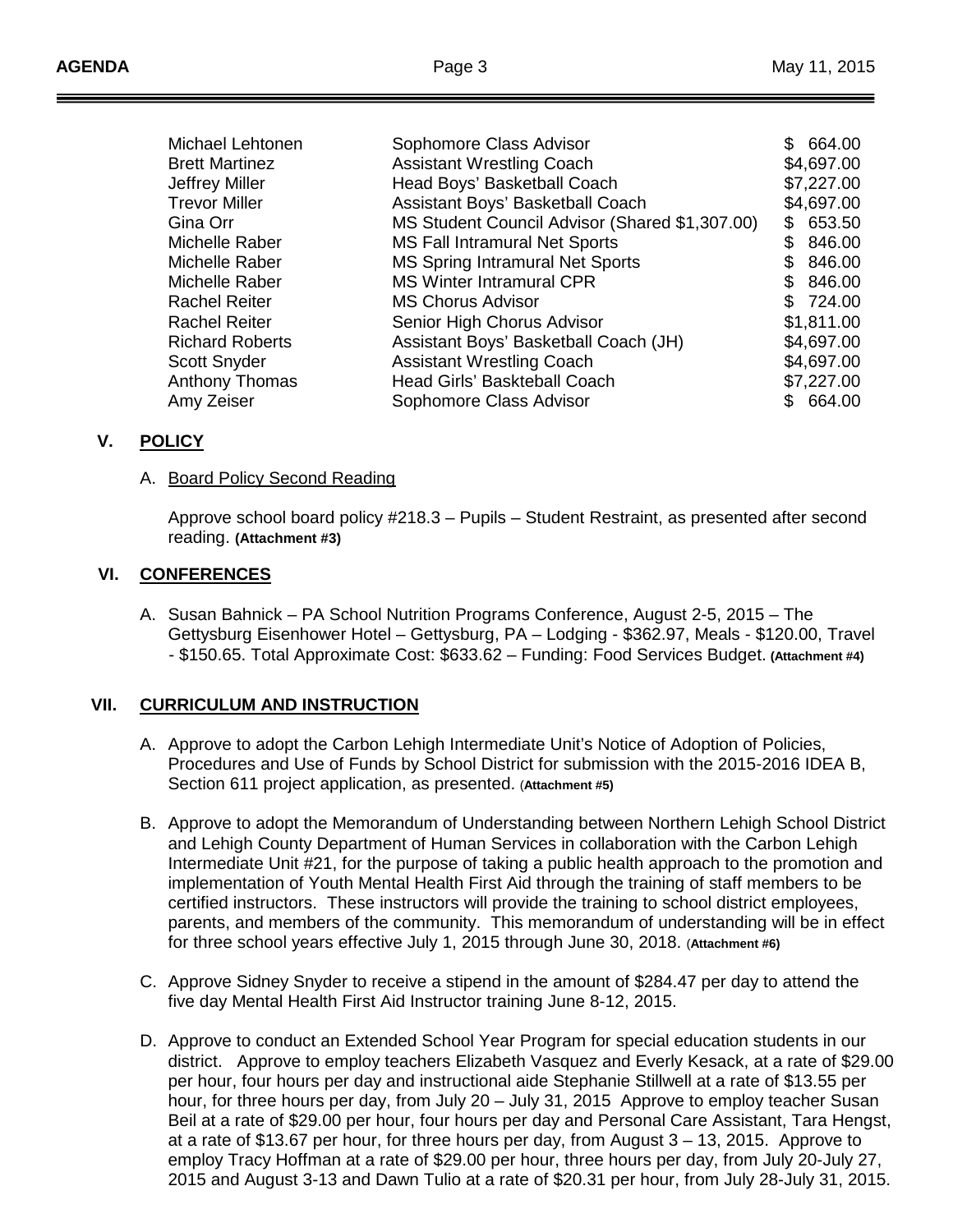E. Approve administration to enter into a partnership agreement with Lehigh Carbon Community College in order to provide our students with greater options to earn concurrent high school/college credit. The term of the Dual Enrollment Partnership Proposal between Northern Lehigh School District and Lehigh Carbon Community College will be from August 19, 2015 – June 30, 2016. (**Attachment #7)**

#### **VIII. OLD BUSINESS**

#### **IX. NEW BUSINESS**

## **X. FINANCIAL**

- A. Approve the Following Financial Reports:
	- 1. General Fund Account month of April
	- 2. NLHS Student Activities and Scholarship Account month of March and April
	- 3. NLMS Student Activities Account month of March and April
- B. Approve the Following List of Bills:
	- 1. General Fund months of April and May
	- 2. Refreshment Stand month of April
	- 3. Cafeteria Fund month of April
	- 4. Capital Projects month of April
- C. Approve the co-payment amount for student athletes receiving a sports physical from OAA during the 2015-2016 school year at a cost of \$10.00 per student in accordance with school board policy #122.
- D. Approve the awarding of fuel bids to the following companies with a contract period of July 1, 2015 to June 30, 2016: **(Attachment #8)**

## **UNLEADED GASOLINE TANK WAGON DELIVERY** – Awarded to Talley Petroleum

Enterprises, Inc. at

o a fixed price of \$2.2888 per gallon (item #16 on bid summary)

#### **#2 GRADE FUEL OIL TANK TRANSPORT DELIVERY** – Awarded to Talley Petroleum Enterprises, Inc. at

o a fixed price of \$2.0383 per gallon (item #3 on bid summary)

**BIO DIESEL FUEL TANK WAGON DELIVERY** – Awarded to Talley Petroleum

Enterprises, Inc. at

- o a fixed price of \$2.4333 per gallon (item #8 and 18 on bid summary)
- E. Approve the Supplemental Personnel Salary Schedule for the 2015-2016 school year as presented. **(Attachment #9)**
- F. Summer Band Camp

Approve a tuition fee of \$30.00 per student for a one-week elementary summer band program and also approve a stipend for summer band program director, Steven Jonkman. Mr. Jonkman's stipend will be equal to the amount collected for student participation but will not exceed \$1,000.00. The summer band program will run Monday, August 10, 2015 until Friday, August 14, 2015.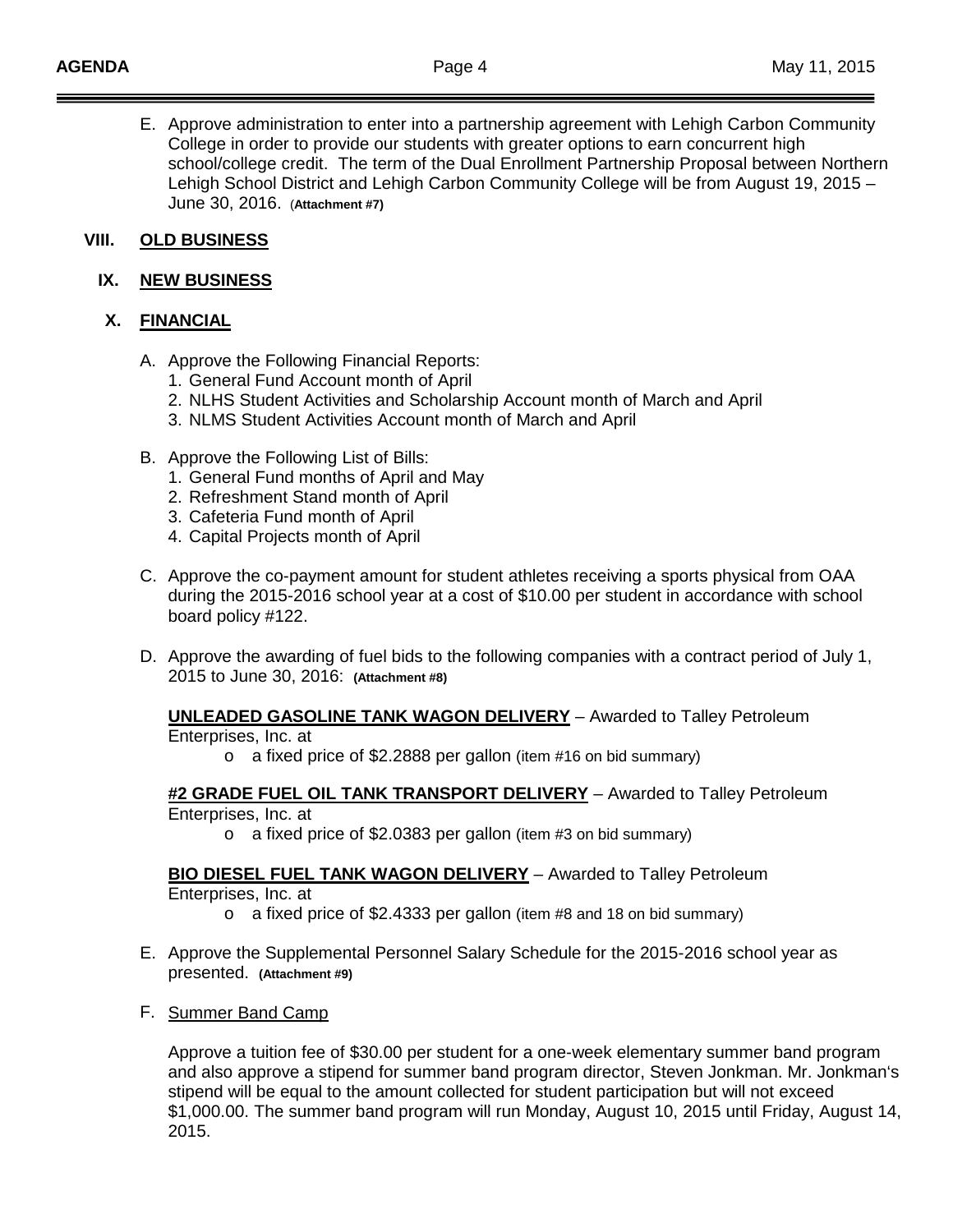- G. Award the bid to replace the cooling tower and boilers at Peters Elementary to Elliott-Lewis Corporation at a cost of \$218,790.00 to be paid from the long range maintenance fund balance as budgeted in the 2015-2016 general fund budget. **(Attachment #10)**
- H. Allow administration to sign the CLIU Technology Pool Consortium Agreement for the 2015-2016 school year. **(Attachment #11)**
- I. Approve a three-year contract for local and long-distance telephone service with Level 3 Communications via two Primary Rate Interfaces at a monthly recurring cost of \$1,048.18 per month plus regulatory fees and actual monthly usage charges.
- J. Election of Treasurer
	- 1. Election of a Treasurer for the 2015-2016 fiscal year, as required by Section 404 of the Pennsylvania School Code of 1949, as amended.

**RECOMMEND** .... That the Board of Education elects as Treasurer for the 2015-2016 fiscal year, effective July 1, 2015 through June 30, 2016.

## **XI. LEGAL**

- A. Approve to appoint Sweet, Stevens, Williams & Katz, LLP as special counsel for the 2015- 2016 school year. The hourly rate for non-routine matters will be \$195.00 per hour. The rate for routine or general advice will be \$150.00 per hour. The hourly rate for legal assistants for routine and non-routine matters will be \$125.00 per hour. This reflects a \$10.00 increase over the previous year's fees.
- B. Approve to appoint Sweet, Stevens, Katz & Williams, LLP as special counsel for the 2015-2016 school year for special education consultations and student services as outlined in the attached agreement. The cost of these services will be \$6,300.00 for the 2015-2016 school year and is a part of the Special Education budget. There is no increase over last year's rate. **(Attachment #12)**

## **XII. CORRESPONDENCE**

#### **XIII. INFORMATION**

- A. Minutes of the Lehigh Carbon Community College Board of Trustees meetings held on March 12, 2015.
- B. Minutes of the Lehigh Career & Technical Institute Joint Operating Committee meeting held on March 25, 2015.
- C. Minutes of the Carbon Lehigh Intermediate Unit 21 Board of Directors meeting held on March 16, 2015.

## **XIV. ADOPTION OF PROPOSED FINAL BUDGET FOR 2015-2016**

A. It is recommended that the Board of Education adopts the proposed general fund final budget of the Northern Lehigh School District for the 2015-2016 school year in the amount of \$30,828,379.00. The preliminary budget is adopted with a \_\_\_\_\_\_millage rate for Lehigh County and a **Example 2** millage rate for Northampton County.